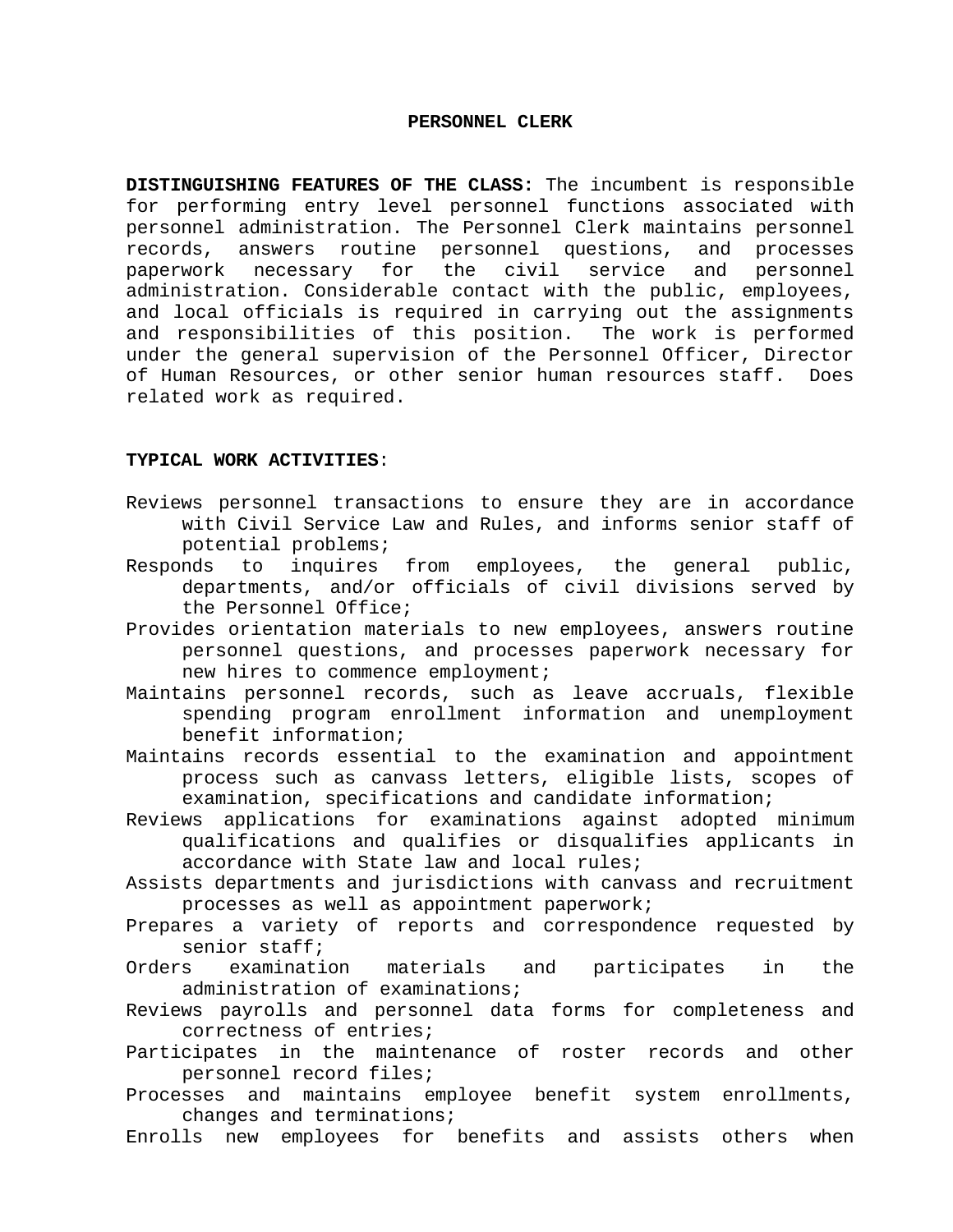changing benefits;

- Inputs personnel data from source documents directly into a computer system and makes additions, deletions and changes as directed;
- Follows up on personnel transactions such as probationary, provisional and temporary appointments;

Prepares statistical, financial or narrative reports as requested; May meet with newly retired employees to provide exit meeting

and/or assistance with selection of benefits;

- May prepare and distribute announcements for examinations;
- May visit towns, villages, school districts, or county departments for the purpose of conducting agency business.

## **FULL PERFORMANCE KNOWLEDGE, SKILLS, ABILITIES AND PERSONAL CHARACTERISTICS:**

- Working knowledge of public personnel administration, including the provisions of the New York State Civil Service Law and Civil Service Rules;
- Working knowledge of the principles and practices of recruitment and examinations, merit system personnel transactions, and benefits administration;
- Working knowledge of the organizational structure and functions of local government in New York State;
- Working knowledge of records maintenance and personnel transactions;

Working knowledge of office terminology, procedures and equipment;

- Ability to acquire a working knowledge of Civil Service Law and local rules and the procedures used in the administration of employee benefit programs and collective bargaining agreements;
- Ability to operate a personal computer and utilize common office software programs including word processing, spreadsheets and databases;
- Ability to follow oral and written directions;
- Ability to communicate effectively with others, both orally and in writing;
- Ability to organize and maintain accurate records and files;
- Ability to analyze and organize data and prepare records and reports;
- Clerical aptitude and knowledge of office software and personal computing.

**MINIMUM QUALIFICATIONS**: Graduation from high school or possession